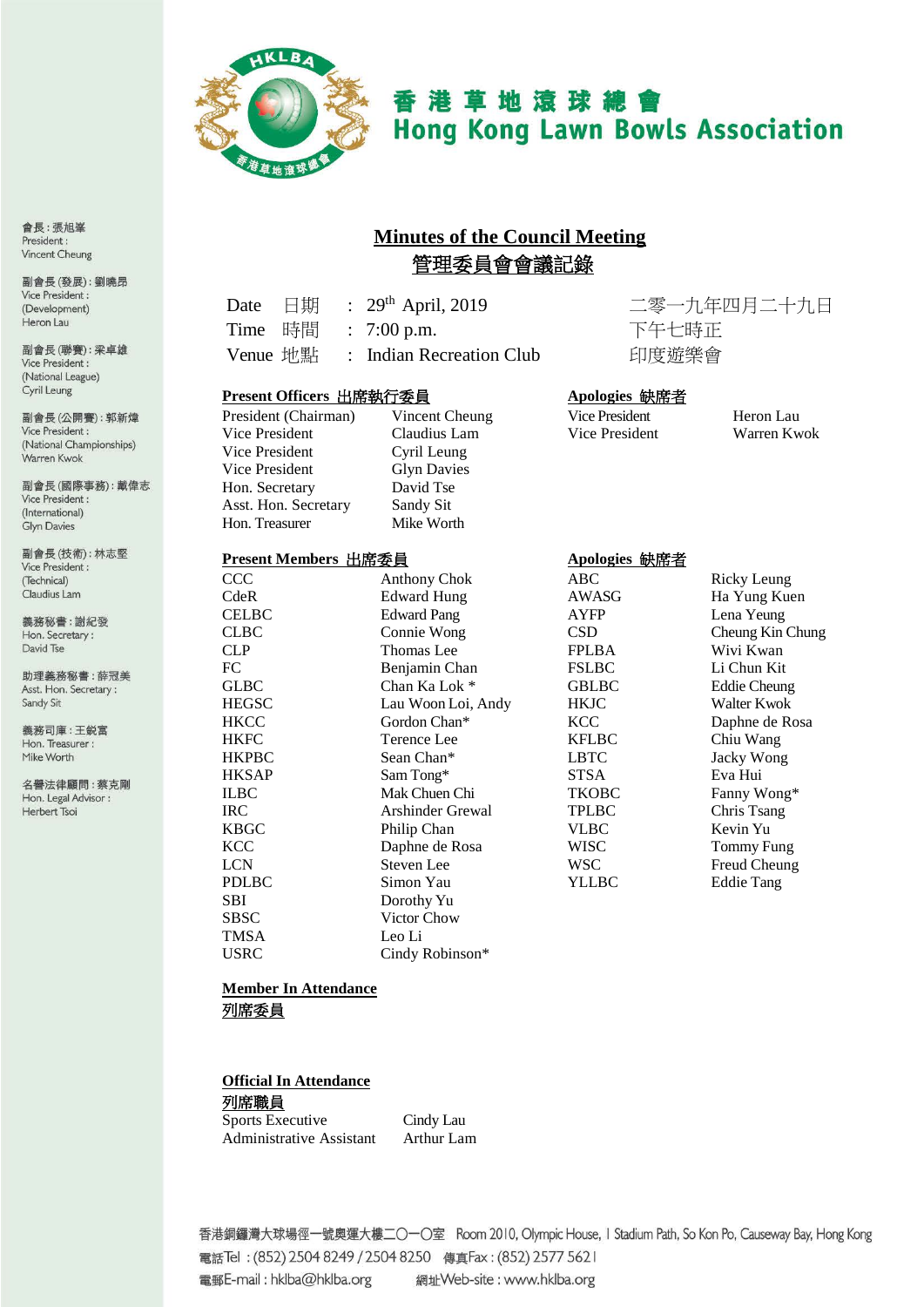### **1. ACCEPTANCE OF PREVIOUS MINUTES**

The minutes of the council meeting held on  $11<sup>th</sup>$  March, 2019, having been circulated to all members of the Council of Management, were taken as read, confirmed, and approved.

### **2. MATTERS ARISING**

None.

### **3. CORRESPONDENCE**

- 3.1 Asian Open Lawn Bowls Championship 2019 **Date:** 24-31 August, 2019 **Venue:** Zhejiang, China **Organizer:** Chinese Multi Bowls Association
	- $\triangleright$  HKLBA would support the event and send a team to participate in the event
- 3.2 China National Lawn Bowls Classic **Date:** 26-29 May, 2019 **Venue:** Henan, China **Organizer:** 新鄉市體育總會

#### HKLBA would support the event and send a team to participate in the event

3.3 Lion City Cup International Lawn Bowls Championship 2019 **Date:** 18-21 July, 2019 **Venue:** Singapore **Organizer:** Bowls Singapore

 $\triangleright$  HKLBA would support the event and send a team to participate in the event

#### **4. TREASURER'S REPORT**

The Treasurer's report was tabled to all Councilors at the meeting.

# **5. NATIONAL LEAGUE**

5.1 Siu Lek Yuen green

Re-opening of Siu Lek Yuen green had yet to be notified by LCSD. The League Panel had asked those clubs with SLY as home green to re-arrange or re-schedule the first three matches (27/4, 4/5 and 11/5) to be played on or before 7 August. If any of those games could not be finished on time, both sides would be treated as "failure to arrive".

5.2 KTS Initiative Premier League 2019 – Sponsored Score Card The KTS Initiative had sponsored the score cards for the league games. Members of the Council were encouraged to use the new score cards for league matches.

### **6. NATIONAL COMPETITION**

6.1 2019 National Championship Finals Day – Summer VP (National) would like to thank CCC, CdeR, FC and HKFC for offering their greens to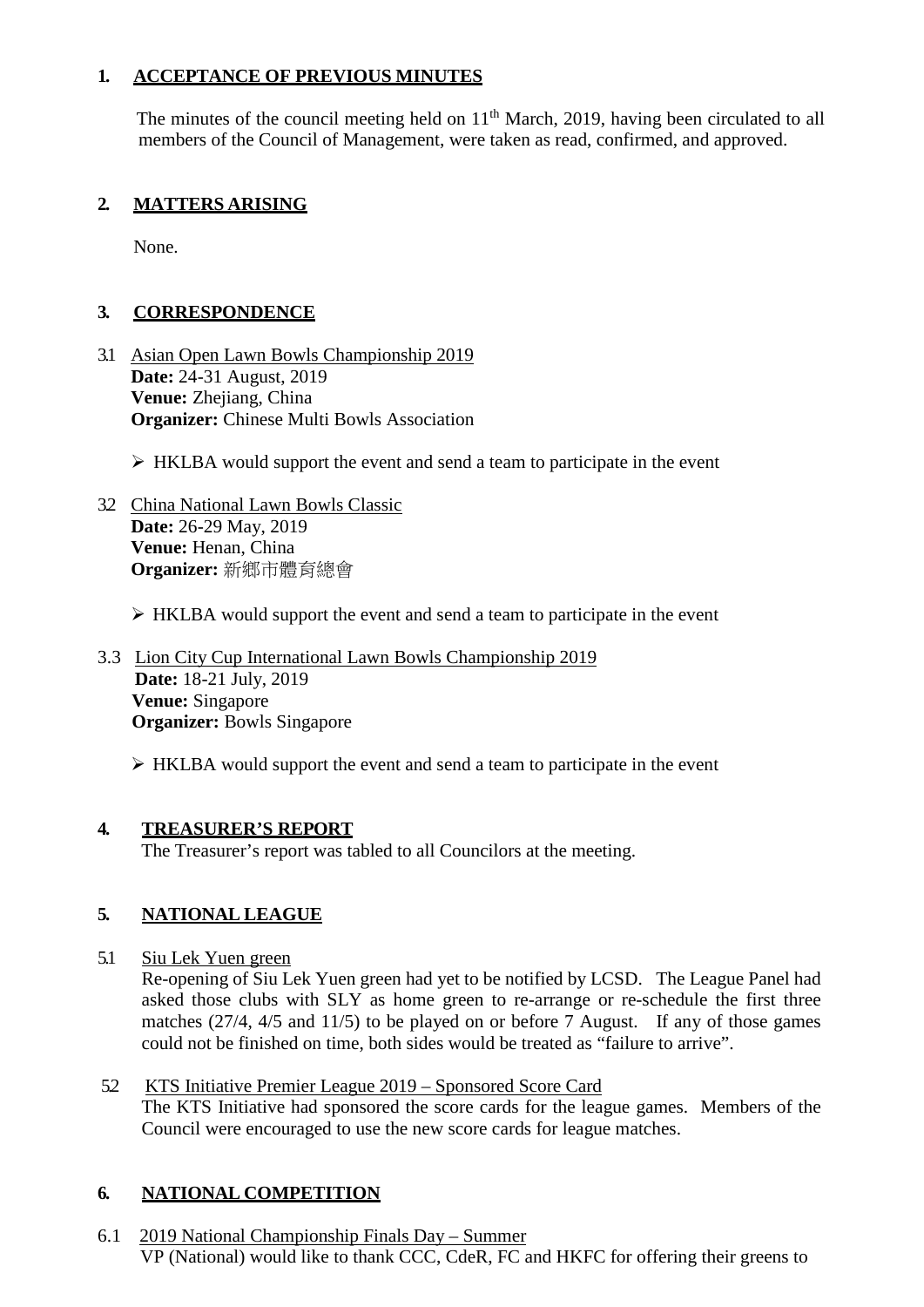host the Finals Day. After referring to past record, HKLBA decided to hold the Finals Day at CdeR on 1 July, 2019.

- 6.2 Hong Kong International Bowls Classic 2019 Singles Qualifying The Hong Kong International Bowls Classic 2019 – Singles Qualifying would be held in August, 2019. HKLBA would like to seek the assistance from private clubs to provide outdoor greens to host the event.
- 6.3 Aitkenhead Fours Lawn Bowls Competition 2019 Men's Winner - HKFC Women's Winner – TMSA
- 6.4 Green Use VP (National) would like to thank USRC for providing the venue for National Championship 2019.

#### **7. DEVELOPMENT**

- 7.1 Youth Novice Competition 2019 Youth Novice Competition 2019 was completed at Yuen Chau Kok on 17 March, 2019. The winner was Chow Wai Kwun.
- **7.2** Inter-school Competition 2019 A total of 38 teams (24 teams from 12 Secondary Schools and 14 teams from eight primary schools) would participate in the Inter-school Competition 2019, which would be held on 1 May, 2019 at Ap Lei Chau.

#### **8. TECHNICAL**

- 8.1 Coach Training Courses There were six applications for the Level 1 Coach Training Course, which would be held in May. As regards the Level 2 Coach Training Course, there were 11 applications and the course would commence in late May.
- 8.2 New Green in Tung Chung (update) The Buddha Association updated HKLBA that, due to permit issue from the Lands Department, the opening of the green would be postponed to end 2019.

### **9. INTERNATIONAL**

9.1 HKLBA recruited a high performance coach, Mr. Geoffrey Maskell from Australia, to take up coaching duties for the HK Squad with effect from 29 April 2019. He would also lead the Hong Kong China Team to participate in the Asian Pacific Championship in June, 2019.

#### **10. DISCIPLINARY PANEL**

Reference the complaint filed by HKFC against Ms. Vivian YIP of CCC, the Disciplinary Panel had finished their investigation and issued a written report to the Chairman of the Disciplinary Panel. The Chairman had accepted the report and imposed a penalty against Ms. Vivian Yip by suspending her from taking part in all HKLBA organized competitions and tournaments from 1 May 2019 to 30 June 2019.

Ms. Dorothy Yu from SBI raised her concern about the written report. She opined that some findings of the report were controversial and might put HKLBA into dispute if the case was